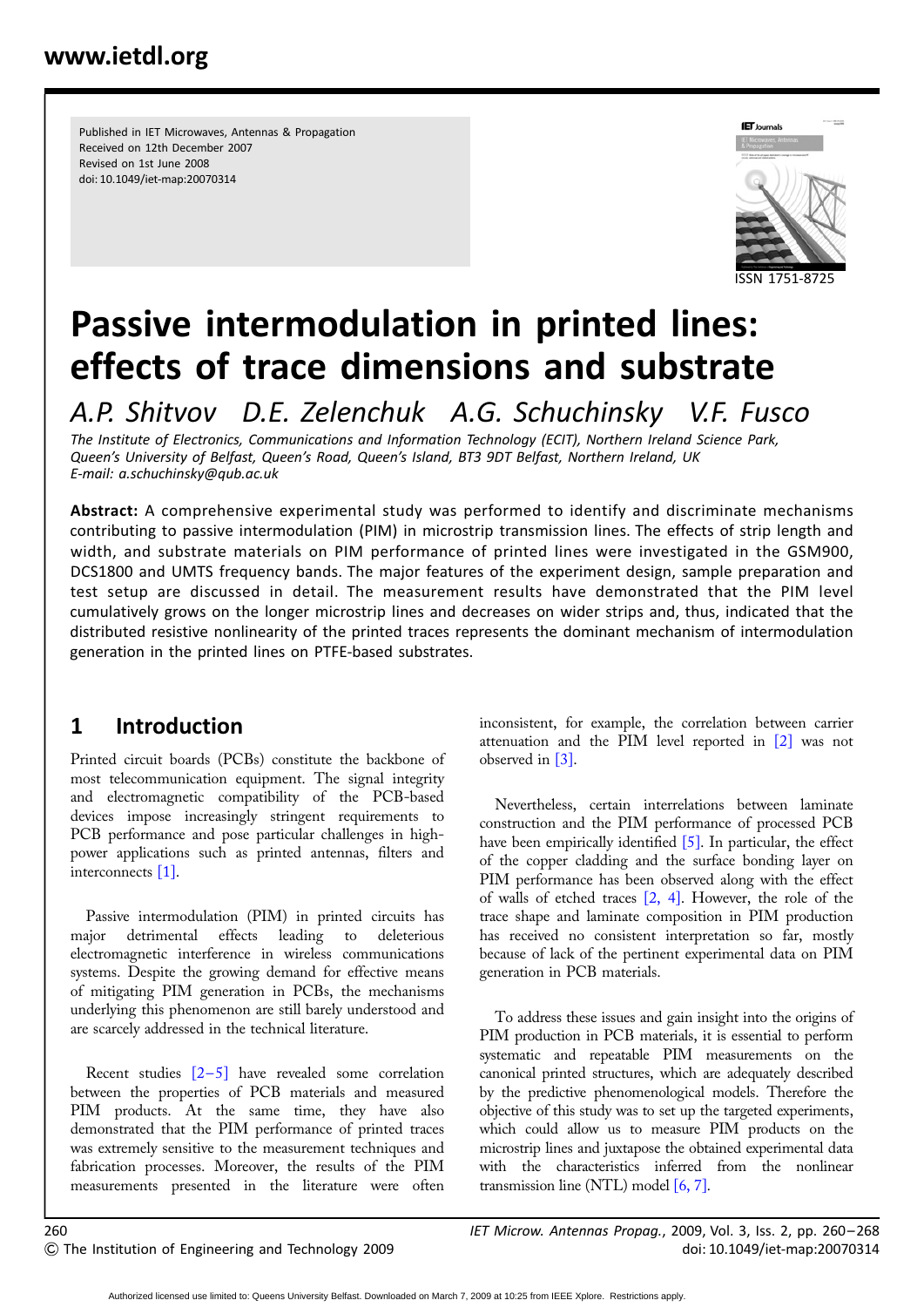In this paper, we present the results of the first comprehensive experimental study of third-order PIM (PIM3) generation on microstrip lines specially designed and manufactured in order to identify and separate the individual contributions of the material and geometrical parameters to PIM performance of PCB. The main features of the PIM characterisation of PCB materials, the test setup and data analysis are presented in Section 2. In Section 3, the results of the PIM measurements are discussed, and the main findings are summarised in the Conclusions. The principal aspects of the NTL model used for interpretation of the PIM measurements are summarised in Appendix.

## 2 Design of experiments

#### 2.1 Measurement setup

The test setup is based on a commercial Summitek Instruments PIM analyser [8]. Three different models: SI-900B, SI-1800B and SI-2000B(E), have been used for the measurements in the GSM900, DCS1800 and UMTS frequency bands as detailed in Table 1. The analyser feeds a two-tone signal (two continuous wave carriers) into the device under test (DUT), and monitors levels of the forward PIM products at the DUT output port and the reverse PIM products at the DUT input port in the respective bands of the instrument receiver. Magnitude of the forward and reverse PIM3 products  $(P_{IM3})$  is measured either at a spot frequency or in a frequency sweep of one tone at a time. In the latter case, the PIM3 frequency  $f_{\text{IM3}} = 2f_1 - f_2 (f_1 < f_2)$ is swept in the bands specified in Table 1 as follows:

1. The carrier frequency  $f_1$  is fixed at its lowest value, and  $f_2$  is swept downward from its maximum value (referred to as 'DOWN' sweep).

2. The carrier frequency  $f_2$  is fixed at its maximum value, and  $f_1$  is swept upward from its lowest value (referred to as 'UP' sweep).

To ensure a meaningful comparison of test specimens, the full test setup is first calibrated for the residual  $P_{\text{IM3}}$  level without a DUT. This provides a reference  $P_{IM3}$  level of the test instrument together with the cable assemblies. The measurement uncertainty has been assessed by repeating

Table 1 Frequency bands of carriers and PIM3 products

the tests after disconnecting and reconnecting the DUT three to five times and then averaging the measurement results over the swept frequency band and a series of reconnections. This allows us to reduce the effect of intrinsic noise in the test setup itself, which could be commensurate with the measured  $P_{IM3}$  level in highquality (low PIM) PCB laminates. Therefore the mean values of the measured  $P_{IM3}$  are adopted in this paper as the representative quantities for characterisation of specimen performance. The viability of such an approach is supported by the following observations:

i. The  $P_{IM3}$  levels at spot frequencies demonstrated time variations whereas their median consistently remained within narrow margins.

ii. Frequency dependencies of  $P_{IM3}$  magnitude exhibited random kinks, especially, the reverse  $P_{\text{IM3}}$  response. These could be caused by occasional minor changes in the sample assembly or drift of the instantaneous residual  $P_{\text{IM3}}$  level. Such adverse effects of the instrumental instabilities were grossly eliminated by averaging.

Finally, it is important to note that the instrument uncertainties strongly affect measurement data at the level close to the residual PIM level  $[8]$ . However, our extensive tests have shown that even near the analyser sensitivity floor, where the instantaneous  $P_{\text{IM3}}$  level has greater variations, the  $P_{\text{IM3}}$  median consistently demonstrates the distinctive signatures of PIM products in the test specimens.

#### 2.2 Sample design and preparation

The board layouts with the microstrip line specimens used in the experiments are shown in Fig. 1, and the parameters of the respective PCB materials are listed in Table 2. The test samples were specially designed to explore the effects of trace geometry and substrate material composition on PIM3 generation. To reduce sensitivity of the test results to manufacturing factors and tolerances, two to three replicas of each board were fabricated simultaneously. The following microstrip line specimens were manufactured and tested:

| PIM analyser | Frequency band | Frequency sweep | $f_1$ , MHz   | $f_2$ , MHz | $f_{\text{IM3}}$ , MHz |
|--------------|----------------|-----------------|---------------|-------------|------------------------|
| SI-900B      | GSM900         | <b>DOWN</b>     | 935           | $960 - 955$ | $910 - 915$            |
|              |                | UP              | $935 - 937.4$ | 960         | $910 - 914.8$          |
| SI-1800B     | <b>DCS1800</b> | <b>DOWN</b>     | 1832-1805     | 1880        | 1784-1730              |
|              |                | UP              | 1805          | 1880-1825   | 1730-1785              |
| SI-2000B(E)  | <b>UMTS</b>    | <b>DOWN</b>     | 2110          | 2170-2160   | $2050 - 2060$          |
|              |                | UP              | $2110 - 2115$ | 2170        | $2050 - 2060$          |

IET Microw. Antennas Propag., 2009, Vol. 3, Iss. 2, pp. 260– 268 261 doi: 10.1049/iet-map:20070314 & The Institution of Engineering and Technology 2009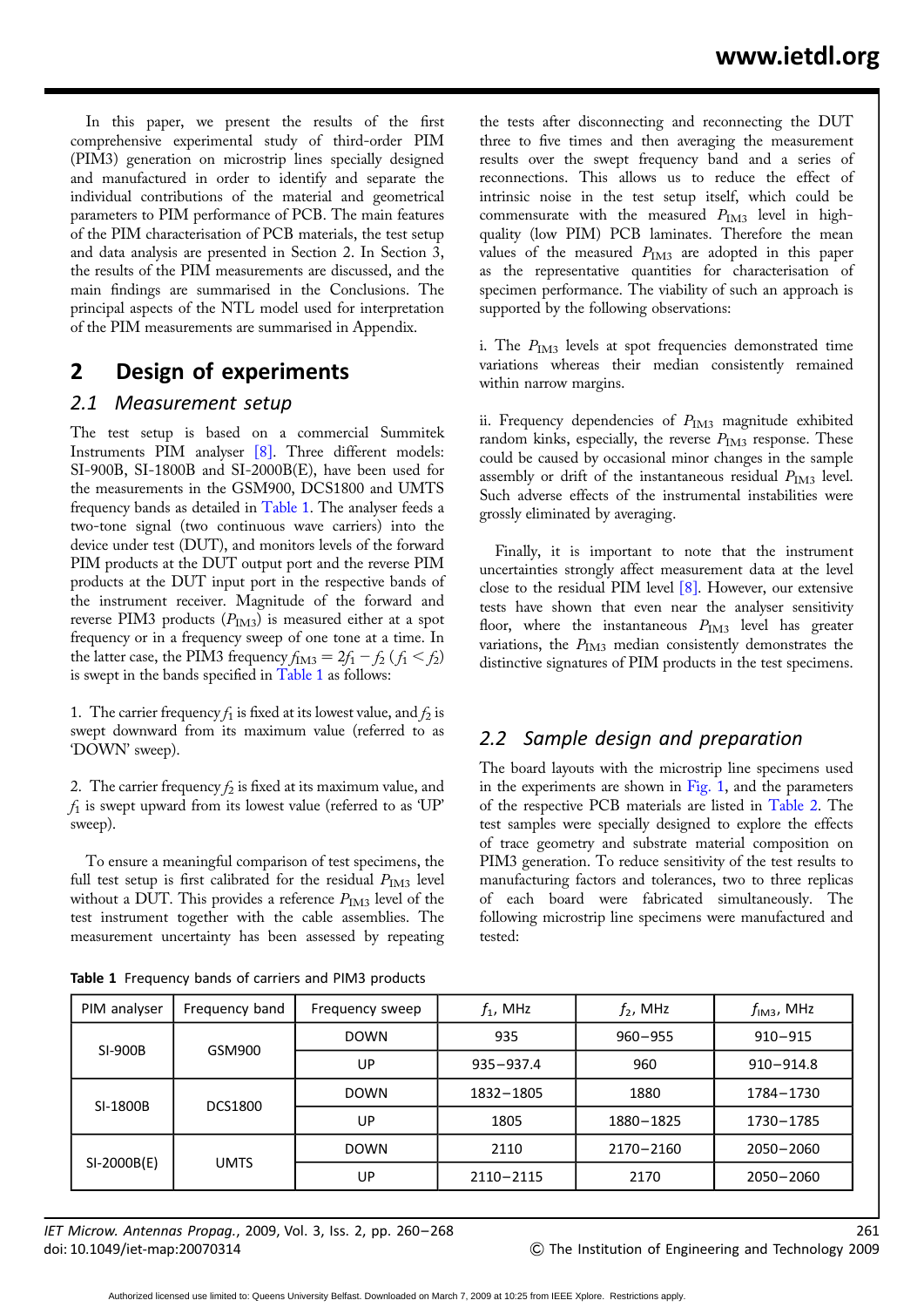

Figure 1 Plan view of the microstrip lines on the boards specified in Table 2

 $a$  Layout of Board 1 – uniform straight and meandered microstrip lines of different lengths (width of all traces is 4.32 mm): 100 mm  $(TL<sub>1</sub>)$ , 300 mm  $(TL<sub>2</sub>)$ , 500 mm  $(TL<sub>3</sub>)$ , 917 mm  $(TL<sub>4</sub>)$ , 1828 mm  $(TL<sub>5</sub>)$ , 2736 mm (TL<sub>6</sub>); other dimensions:  $W_1 = 41.4$  mm,  $W_2 = 82.7$  mm,  $L_1 = 72.1$  mm,  $L_2 = 318$  mm,  $L_3 = 132.9$  mm,  $L_4 = 45.7$  mm,  $L_5 = 40.6$  mm

b Layout of Boards 2 and 3 with microstrip lines of different widths:  $W_1 = 2.29$  mm,  $W_2 = 9.14$  mm,  $W_3 = 13.46$  mm,  $W_4 = 4.32$  mm; length of the uniform central sections:  $LC = 522$  mm; lengths of the tapered sections:  $LT_1 = 164.8$  mm,  $LT<sub>2</sub> = 169.6$  mm,  $LT<sub>3</sub> = 186.7$  mm; full length of the trace:  $L = 914$  mm; distance between traces:  $W_5 = 87$  mm; distance from the edge:  $W_6 = 43.5$  mm

c Layout of Boards 4–9 with straight uniform 50  $\Omega$  microstrip lines of length  $L = 914$  mm on different substrates; the substrate parameters and the respective strip widths  $W_1$  for each material are given in Table 2; distance between traces:  $W_2 = 87$  mm; distance from the edge:  $W_3 = 43.5$  mm

i. Uniform straight and meandered 50  $\Omega$  lines of several lengths (Board 1 with the layout shown in Fig. 1a).

ii. Straight lines of different widths combined with the sixsection Klopfenstein tapered transformers providing the impedance matching between the central sections and 50  $\Omega$  input/output ports (Boards 2 and 3 with the layout shown in Fig.  $1b$ ).

iii. Straight uniform 50  $\Omega$  microstrip lines on the substrates with different laminate compositions (Boards 4-9 specified in Table 2 with the trace layouts shown in Fig. 1 $c$ ).

Note that the Boards  $1-3$  are made of the same laminate material, see Table 2.

The PIM measurement data available from the PCB manufacturers and end-users often showed significant variations of PIM3 performance of printed lines despite their substrate materials having identical specifications, [4, 5]. To minimise uncertainties caused by the different raw materials in PCB laminates and fabrication techniques, our specimens were produced in strictly controlled manufacturing processes. Namely, Boards 1-3 and 9 have the same laminate composition and copper cladding but different thickness. The same grade of low-profile reverse-treated copper foil of thickness  $35 \mu m$  with metallic zinc-free anti-tarnish coating was used for copper cladding of all laminates except Board 4. The foil used in Board 4 had the same thickness but came from a different supplier. To prevent environmental contamination of the exposed copper surfaces, all conductors were coated by a  $1 \mu m$  thick immersion tin. According to [9], such a protective layer provides low PIM finishing of the printed traces. The specimens were manufactured by the same commercial PCB processing house and produced in three separate batches: (i) Boards 1 (ii) Boards 2 and 3 and (iii) Boards  $4-9$ .

#### 2.3 Microstrip launchers

The low-PIM launchers represent the critical elements of the test setup employed for evaluation of PIM performance of PCB laminates. It was shown experimentally in [10] and is corroborated experimentally in Section 3.4 below that input/ output matching of the printed microstrip lines has a significant impact on the measured PIM3 response of the transmission lines. Therefore high-quality coaxial-tomicrostrip transitions are required to reduce the inhomogeneity of the power distribution along the traces, which is caused by standing waves in the mismatched lines. The board launchers have been specially designed for our experiments to provide the reflection coefficient less than  $-20$  dB over a wide frequency range (broadband matching is necessary for testing the same specimens in the different frequency bands).

To examine the effect of the launchers on the PIM3 generation, the straight uniform microstrip lines on Boards 4 – 7 were equipped with two types of coaxial-to-microstrip transitions shown in Fig. 2:

i. Cable launchers, Fig. 2a, were made from the PIM3 certified connectorised cable assemblies, which comprised

262 IET Microw. Antennas Propag., 2009, Vol. 3, Iss. 2, pp. 260– 268 & The Institution of Engineering and Technology 2009 doi: 10.1049/iet-map:20070314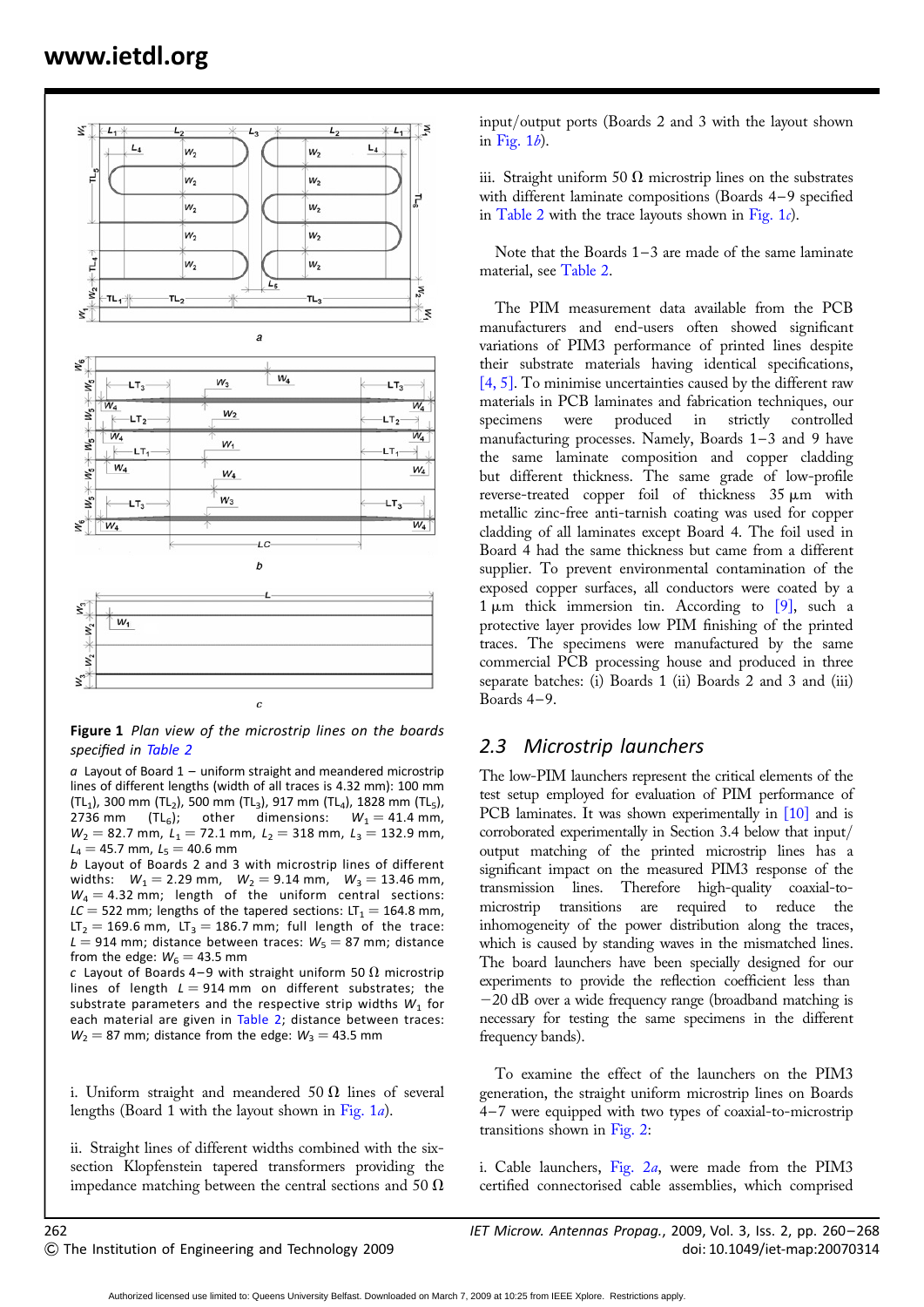| Board<br>number | Dielectric composition              | Thickness,<br>mm | Relative<br>permittivity | <b>Loss</b><br>tangent | Strip width of 50 $\Omega$<br>line, mm |
|-----------------|-------------------------------------|------------------|--------------------------|------------------------|----------------------------------------|
| $1 - 3$         | PTFE/woven glass                    | 1.58             | 2.5 <sup>a</sup>         | $0.0019^a$             | 4.32                                   |
| 4 <sup>b</sup>  | Cured resin-impregnated woven glass | 0.76             | 3.00 <sup>a</sup>        | $0.0034$ <sup>a</sup>  | 1.9                                    |
| 5               | PTFE/woven glass                    | 0.76             | 3.00 <sup>a</sup>        | $0.0030^a$             | 1.9                                    |
| 6               | BT epoxy/ceramic/woven glass        | 0.76             | 3.00 <sup>a</sup>        | $0.0026^a$             | 1.9                                    |
|                 | PTFE/ceramic/woven glass            | 0.76             | 3.00 <sup>c</sup>        | $0.0014^c$             | 1.9                                    |
| 8               | PTFE/woven glass                    | 0.76             | 2.17 <sup>a</sup>        | 0.0009 <sup>a</sup>    | 2.3                                    |
| 9 <sup>d</sup>  | PTFE/woven glass <sup>d</sup>       | 0.76             | 2.5 <sup>d</sup>         | $0.0019^d$             | 2.11                                   |

Table 2 Boards specifications and the material parameters

<sup>a</sup>Measured at 10 GHz <sup>b</sup>Different supplier of raw copper foil and laminate <sup>c</sup>Measured at 1.9 GHz <sup>d</sup>Boards 1-3 and 9 have similar laminate composition



Figure 2 Microstrip launchers

a Cable launcher

b DIN 7/16 edge-mount connector

c Input reflection coefficient of the cable launchers and connectors, measured on Board 6, and the original cable assembly used for making the cable launchers

6.35 mm semi-rigid coaxial cable of length 250 mm and DIN 7/16 flange-mount connectors. The cable assemblies were cut in the middle and each half was fitted at the PCB edges using the newly designed coaxial-to-microstrip adaptors (see the encircled item in Fig. 2a).

ii. DIN 7/16 edge-mount connectors were attached directly at the PCB edges; see Fig.  $2b$ . The measurement results in Fig. 2c demonstrate that the cable launchers exhibit a considerably lower reflection coefficient than the edgemount connectors: less than  $-25$  dB in the GSM900 frequency band and  $-20$  dB in the DCS1800 and UMTS bands.

IET Microw. Antennas Propag., 2009, Vol. 3, Iss. 2, pp. 260– 268 263 doi: 10.1049/iet-map:20070314 & The Institution of Engineering and Technology 2009

Finally, it is important to note that this study was carried out on high-performance PCB materials certified by manufacturers for low-PIM applications. Consequently, PIM characterisation of such materials poses an enormous challenge because of the limited sensitivity of the available PIM analysers (typically  $-125$  dBm over 90% of the intermodulation frequency band), and the difficulties in separating PIM products generated by the printed traces and the test fixture including launchers/connectors. Nonetheless, the results presented in Section 3 demonstrate that the experimental approach described here provides a consistent and reliable means for evaluation of PIM performance of a broad range of PCB materials.

## 3 Experimental results and discussion

The test specimens described in Section 2 have been designed for the targeted experiments, which are aimed at identification of the PIM generation mechanisms in microstrip lines and discrimination of the effects of trace geometry and the substrate material on PIM performance of PCB laminates.

All measurements were performed in a screened anechoic chamber to exclude interference from external sources. After each reconnection of the specimen, the integrity of the whole assembly was checked by tapping the joints and the board to ensure that there were no mechanical faults or loose connectors, which could alter PIM response of the DUT. Occasionally during the tests, we observed a drift of carrier(s) power that led the  $P_{IM3}$  magnitude of the DUT to fall below the initial residual level. Such instances were treated as random errors of the instrument and were included in the estimations of the measurement uncertainty.

## 3.1 Cumulative effect

Distributed weak nonlinearity of the printed traces has been assumed as a primary source of PIM generation in microstrip

Authorized licensed use limited to: Queens University Belfast. Downloaded on March 7, 2009 at 10:25 from IEEE Xplore. Restrictions apply.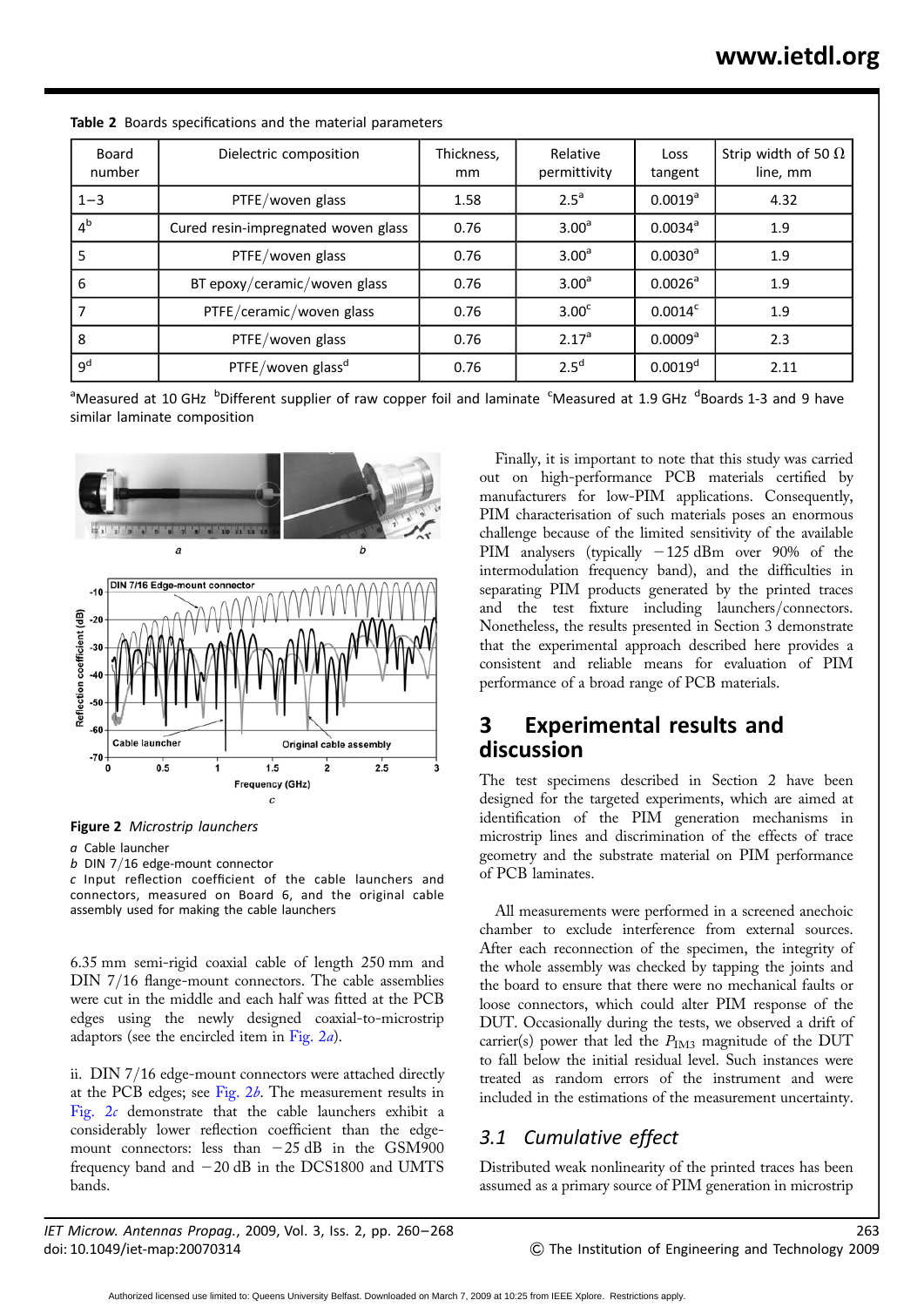lines on low-loss substrates. The NTL model [7] with the current-driven nonlinear resistivity defined by (1) in Appendix predicted cumulative growth of the forward  $P_{\text{IM3}}$ with line length. To investigate this phenomenon experimentally,  $P_{IM3}$  level on the uniform 50  $\Omega$  microstrip lines of several different lengths was measured first. Magnitude of the forward  $P_{IM3}$  on the microstrip traces of Board 1 (Fig. 1a) is shown in Fig. 3 for the 'DOWN' frequency sweep in the DCS1800 band. The plotted experimental points represent mean values in the swept frequency band (1730–1784 MHz), and the error bars delimit the maximum  $P_{\text{IM3}}$  deviations in the series of reconnections.

Fig. 3 demonstrates that forward  $P_{IM3}$  monotonically grows on the longer traces, and the measurement results correlate well with the NTL model prediction based on (2). The measurement results of the same lines for the GSM900 band were reported earlier in [11] and also exhibited a general trend of higher forward  $P_{IM3}$  on longer traces. In the 'UP' frequency sweep, Table 1, the forward  $P<sub>IM3</sub>$  level exhibits the same qualitative trend, although its magnitude differs slightly. This discrepancy is attributed to dissimilar matching conditions in the 'UP' and 'DOWN' sweeps of the respective carrier frequencies (Fig.  $2c$ ). It is noteworthy that despite a steady increase of the forward  $P_{\text{IM3}}$  with line length in Fig. 3, it does not grow indefinitely. According to the NTL model, when attenuation of the carriers on sufficiently long lines exceeds the rate of  $P_{IM3}$  generation, forward  $P_{IM3}$  starts to decay (2). This phenomenon was also observed in the theory of travelling-wave harmonic generators [12].

In contrast to the forward  $P_{IM3}$ , the reverse  $P_{IM3}$  level showed no consistent increase on longer lines, and its level remained below the forward  $P_{\text{IM3}}$ . These observations are consistent with the NTL model predictions and suggest that the reverse PIM products are predominantly formed



Figure 3 Forward  $P_{IM3}$  against the line length measured on Board 1 (squares) in the DCS1800 band ('DOWN' sweep) at carriers' power 2  $\times$  43 dBm and the NTL model simulations at 1730 MHz (triangles)

Error bars delimit the maximum  $P_{IM3}$  deviations in the series of reconnections

near the input port of the matched microstrip line. This effect can also be attributed to the phase matching in a nonlinear mixing process [13].

Thus, the presented results of  $P_{IM3}$  measurements on microstrip lines of different lengths provide conclusive evidences of the cumulative growth of PIM3 products on printed lines  $[2, 14]$  and support the phenomenology of the NTL model with distributed nonlinearity.

#### 3.2 Effect of strip width

The effect of strip width on PIM3 product generation is difficult to assess independently because it is accompanied by the line mismatch, which is caused by the change of the line impedance. Two approaches have been used to investigate this effect:

i. Substrates with modified parameters to compensate for the strip width variations and maintain the line impedance at the 50  $\Omega$  [3].

ii. Impedance transformers integrated with lines of different widths on the same substrate to provide matching to 50  $\Omega$ input and output ports (Fig.  $1b$ ).

The latter configuration has been adopted in this work because it allows the direct comparison of the lines of several different widths on a single board (Fig.  $1b$ ) and, thus, excludes additional uncertainty incurred by dissimilar substrates. The shortcoming of this arrangement is that the matching transformers may also contribute to PIM3 generation and somewhat obscure the effect of the line width as detailed below.

The results of forward  $P_{IM3}$  measurements in the GSM900 frequency band are shown in Fig. 4 for the matched microstrip lines of several widths fabricated on



Figure 4 Forward  $P_{IM3}$  against microstrip line width measured on Boards 2 and 3 (squares) in the GSM900 band ('UP' sweep) at carriers' power  $2 \times 43$  dBm, and the NTL model simulations at 910 MHz (triangles)

Error bars delimit the maximum  $P_{IM3}$  deviations within each group of the specimens with the same strip width

264 IET Microw. Antennas Propag., 2009, Vol. 3, Iss. 2, pp. 260– 268  $\degree$  The Institution of Engineering and Technology 2009 doi: 10.1049/iet-map:20070314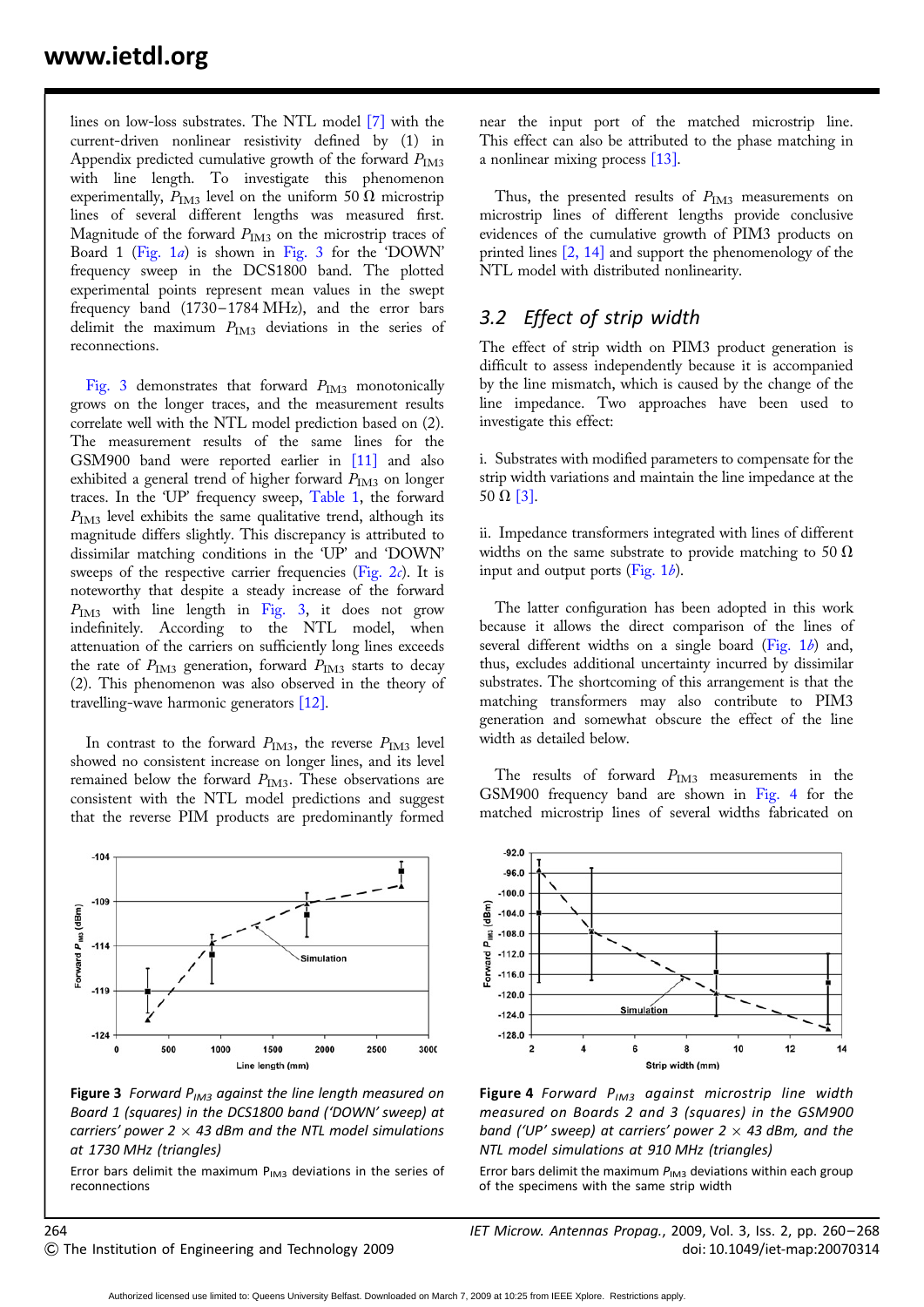Boards 2 and 3 (see the layout in Fig.  $1b$ ). The data points in Fig. 4 represent quantities averaged over the frequency band, the sample line triplets and a series of reconnections (the residual forward  $P_{IM3}$  level was below -120.4 dBm). Error bars delimit the maximum  $P_{IM3}$  deviations within each group of specimens with the same strip width.

The  $P_{\text{IM3}}$  magnitude in Fig. 4 exhibits a monotonic decrease with strip width that can be attributed to lower current density on wider traces with nonlinear resistivity defined by (1). A similar effect was also observed in [3] for microstrip lines with different substrates. These experimental results are consistent with NTL model predictions and, hence, provide an independent confirmation that the current-driven distributed nonlinear resistivity of printed traces represents the dominant mechanism of PIM3 generation in microstrip lines on PTFE/woven glass substrates.

It is noteworthy that the forward  $P_{\text{IM3}}$  magnitude measured on 917 mm long uniform microstrip lines on Boards 2 and 3 is higher than on Board 1, Figs. 3 and 4. The only difference between these two groups of specimens is that they were manufactured in separate batches. This fact demonstrates once again that PIM performance of printed lines is highly sensitive to the laminate materials and fabrication process.

The reverse  $P_{\text{IM3}}$  level has shown little correlation with the strip width. Apparently, this implies that weakly reflecting matching transformers make a dominant contribution to the reverse  $P_{IM3}$ . This conclusion is consistent with the observations in Section 3.1 that the reverse  $P_{\text{IM3}}$  level is predominantly determined by the line section near the input port of the matched microstrip line, and that even small reflections can noticeably affect the reverse  $P_{\text{IM3}}$  [11]. This is why impedance matching transformers may completely disguise the effect of the trace width on the reverse  $P_{\text{IM3}}$  level.

It is necessary to note that  $P_{IM3}$  measurements on the traces of different widths have shown higher sensitivity to fabrication tolerances and workmanship, which cause higher measurement uncertainties, Fig. 3. Nevertheless, the obtained experimental results consistently demonstrate the qualitative trend of a lower forward  $P_{IM3}$  on microstrip lines with wider traces. These results provide further evidence of PIM generation on Boards  $1-3$  by the currentdriven distributed nonlinearity of printed traces (Appendix).

#### 3.3 Effect of dielectric substrate

The effect of the dielectric substrate on PIM3 generation in the GSM900 frequency band had been first considered in [11]. In this section, the study is substantially extended to include other frequency bands and different materials and to investigate, particularly, the relationship between the dielectric substrate loss and  $P_{\text{IM3}}$  level.

IET Microw. Antennas Propag., 2009, Vol. 3, Iss. 2, pp. 260–268 265 doi: 10.1049/iet-map:20070314 & The Institution of Engineering and Technology 2009

To evaluate the effect of laminate composition on PIM3 performance of PCB, straight uniform 50  $\Omega$  microstrip lines were fabricated on Boards  $4-9$  (Fig. 1c), whose parameters are given in Table 2 (manufacturers' specifications). The insertion loss in each line was measured first at frequencies 910, 1730 and 2050 MHz and is plotted against the substrate loss tangent in Fig.  $5a$  (zero loss tangent corresponds to the typical cable assembly used for making the cable launchers). The results of forward  $P_{IM3}$  measurements in the GSM900, DCS1800 and UMTS bands are shown in Fig. 5b. The experimental points represent mean values in the respective frequency bands averaged over the sample triplets. The value at 0 loss tangent corresponds to the residual forward  $P_{\text{IM3}}$  of the PIM analyser with the test fixture.

Although a general trend of increased PIM production on the boards with higher permittivity and loss tangent can be inferred from Fig. 5, no consistent correlation between the  $P_{\text{IM3}}$  level and the substrate loss has been observed. Indeed, comparison of the linear insertion loss in Fig.  $5a$  and  $P_{IM3}$ level in Fig. 5b shows that although insertion loss grows with loss tangent,  $P_{IM3}$  magnitude does not follow the same trend. This implies that for tested laminates, dielectric loss represents a second-order effect on PIM3





 $\alpha$  Insertion loss at  $f_{\text{IM3}}$  frequencies of 910 MHz (GSM900, circles), 1730 MHz (DCS1800, squares) and 2050 MHz (UMTS, triangles) b Forward  $P_{\text{IM3}}$  at carriers' power 2  $\times$  43 dBm in GSM900 (circles), DCS1800 (squares) and UMTS (triangles) frequency bands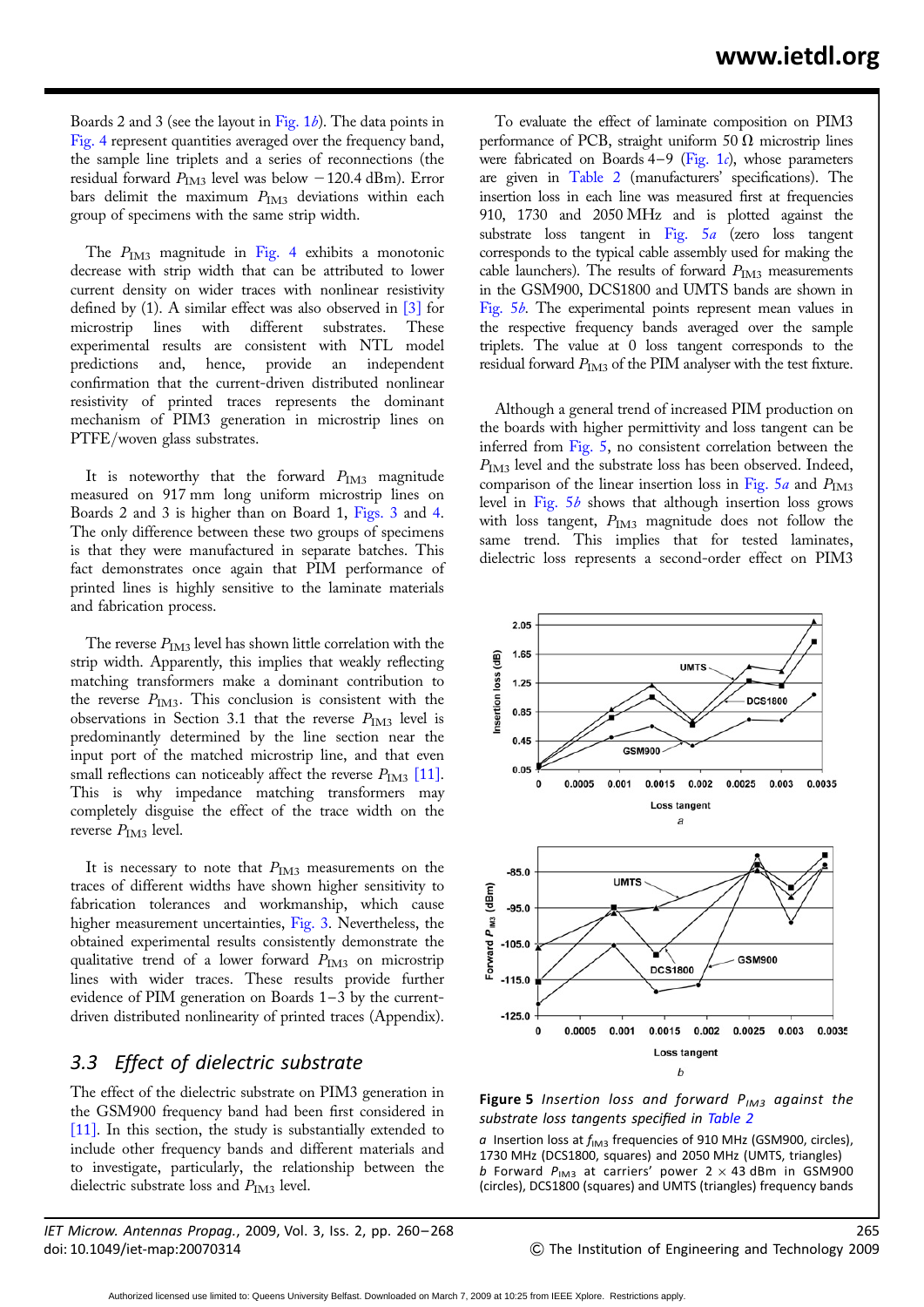| Board<br>number | Relative<br>permittivity | Loss<br>tangent | Forward<br>$^{\prime}$ UP'<br>$P_{IM3}$<br>dBm | Reverse<br>'UP'<br>$P_{IM3}$<br>dBm |
|-----------------|--------------------------|-----------------|------------------------------------------------|-------------------------------------|
| 8               | 2.17                     | 0.0009          | $-104.8$                                       | $-122.3$                            |
| 9               | 2.5                      | 0.0019          | $-115.7$                                       | $-126.2$                            |
| 5               | 3.0                      | 0.0030          | -97.7                                          | $-126.5$                            |

Table 3  $P_{IM3}$  against dielectric substrate parameters measured at  $f_{\text{IM3}} = 910$  MHz and carriers' power 2  $\times$  43 dBm

generation when compared with the nonlinear resistivity of printed traces. Apparently, various ingredients of the laminate composition such as glass reinforcement, bonding layers, impregnation and others affect the  $P_{\text{IM3}}$  level through both nonlinearity of the substrate itself and the linear attenuation of carriers caused by the dielectric loss (2). However, individual contributions of these two mechanisms can hardly be separated in our two-port measurements.

The results of  $P_{\text{IM3}}$  measurements at  $f_{\text{IM3}} = 910 \text{ MHz}$  on Boards 5, 8 and 9 with similar laminate composition (Table 2) are summarised in Table 3. In contrast to other substrates, these laminates are composed of PTFE and woven glass only and do not contain any additives. Their main differences consist in the grade of glass reinforcement and bonding layers. However, despite the similarity of the laminate construction and the constituent materials used, no explicit correlation between the forward  $P_{\text{IM3}}$  level and substrate permittivity or loss tangent has been observed. The level of the reverse  $P_{IM3}$  also remains practically unchanged (note that the reverse  $P_{\text{IM3}}$  level in Table 3 is commensurate with the background  $P_{IM3}$  of the entire test setup whose sensitivity floor is limited not only by the reverse residual  $P_{\text{IM3}}$  of the instrument itself (measured at  $-132$  dBm) but also by the test fixture, cable launchers

Table 4 Forward and reverse  $P_{IM3}$  (dBm) on the Boards 4–7 with the cable launchers and DIN  $7/16$  edge-mount connectors; the measurement results for the UMTS band at carriers' power 2  $\times$  43 dBm

| Board<br>number | Cable launchers      |                      | DIN 7/16 edge-<br>mount connectors |                      |
|-----------------|----------------------|----------------------|------------------------------------|----------------------|
|                 | Forward<br>$P_{IM3}$ | Reverse<br>$P_{IM3}$ | Forward<br>$P_{IM3}$               | Reverse<br>$P_{IM3}$ |
| 4               | $-83.2$              | -98                  | $-82.1$                            | $-86.1$              |
| 5               | $-91.8$              | $-108.7$             | $-90.2$                            | $-95$                |
| 6               | $-84.4$              | $-104.4$             | $-85.8$                            | $-99.1$              |
|                 | -94.8                | $-102.5$             | -89.9                              | -91.5                |

and connectors). Then, taking into account that the same copper cladding was used in all these specimens, we can infer that the observed differences in PIM3 performance of the tested laminates are inflicted by the weak intrinsic nonlinearity of dielectric substrates. This phenomenon requires further experimental and theoretical investigations and will be addressed elsewhere.

### 3.4 Effect of impedance matching

The effect of impedance matching on PIM3 generation by microstrip lines has been evaluated with two types of microstrip launchers shown in Fig. 2: cable launchers and edge-mount connectors. The results of  $P_{IM3}$  measurements in the UMTS band are summarised in Table 4 and demonstrate that regardless of the board type, the specimens with edge-mount connectors typically exhibit reverse  $P_{\rm IM3}$  of an order  ${\sim}5{-}10\:\rm dB$  higher than samples with cable launchers. The forward  $P_{IM3}$  remains nearly at the same level for both types of launchers, being primarily determined by the properties of the substrate and traces. The observed effect of impedance mismatch on  $P_{IM3}$  is fully consistent with the simulation results [10] obtained from the NTL with distributed nonlinear resistivity.

Indeed, according to [10], the load mismatch more strongly affects the reverse  $P_{\text{IM3}}$  level than the forward  $P_{\text{IM3}}$ , whereas the reverse  $P_{\text{IM3}}$  level remains always lower than the forward  $P<sub>IM3</sub>$ . This is exactly what has been observed in all our measurements, and it is also consistent with the measurement results discussed in Section 2.3. Thus, we can infer from these experimental observations that high quality matching is a prerequisite for reliable and consistent evaluation of PIM3 performance of printed circuits and PCB materials.

# 4 Conclusions

The targeted experiments have been carried out to identify the mechanisms of PIM generation on printed microstrip lines and to elucidate the effects of the trace geometry and material parameters on PIM3 performance of PCB laminates. To ensure the integrity of the measurements, the microstrip lines were thoroughly designed and fabricated using controlled manufacturing processes. Special cable launchers with a low reflection coefficient (less than  $-20$  dB) over a broad frequency band have been designed to provide the high quality impedance matching of the specimens with the test instruments. In the measurement trials, the effects of strip length and width, substrate material and launchers on PIM3 generation in microstrip lines have been explored. The main findings can be summarised as follows:

i. The magnitude of the forward  $P_{IM3}$  monotonically increases with line length, thus providing explicit evidences of the cumulative growth of the PIM3 products along the line caused by the distributed nonlinearity of the printed traces.

266 IET Microw. Antennas Propag., 2009, Vol. 3, Iss. 2, pp. 260– 268  $\degree$  The Institution of Engineering and Technology 2009 doi: 10.1049/iet-map:20070314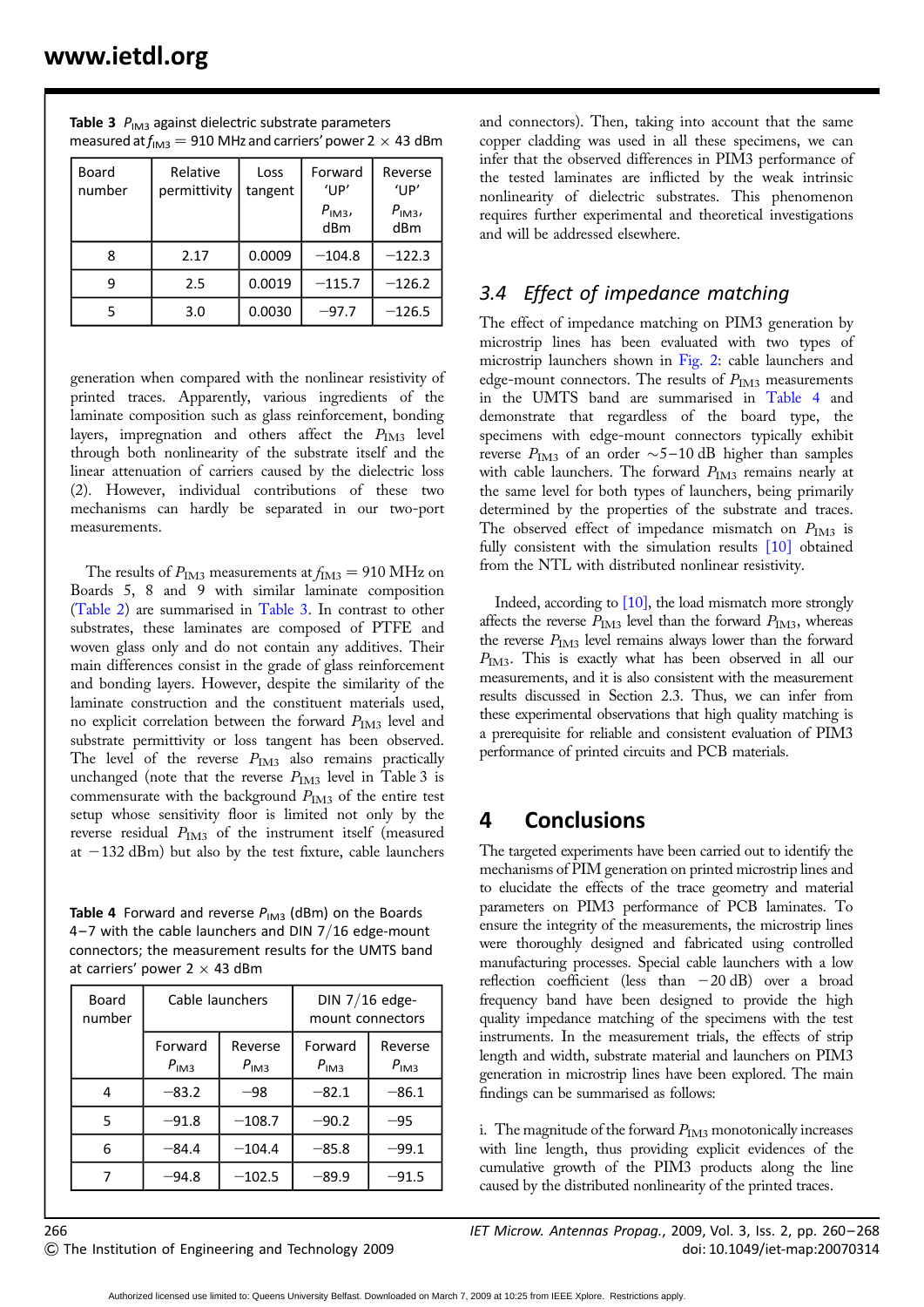ii. The reverse  $P_{IM3}$  level is lower than the forward  $P_{IM3}$  on the matched lines and shows no direct correlation with line length; however, the reverse PIM3 is more strongly affected by the impedance mismatch.

iii. The average magnitudes of the forward  $P_{IM3}$ , measured on Boards 2 and 3, exhibit a monotonic decrease with line width; this observation along with the cumulative growth of PIM products suggest that the current-driven distributed nonlinearity of microstrip traces represents the dominant mechanism of PIM generation on printed lines.

iv. For tested PCB laminates, no obvious correlation has been observed between the measured  $P_{\text{IM3}}$  level and the permittivity, loss tangent and composition of the substrates; these results indicate that nonlinearity of the PTFE-based substrates represents a second-order effect when compared with nonlinear resistivity of the printed traces.

v. Input/output matching significantly affects the generation of the reverse  $P_{IM3}$ , namely, edge-mount connectors typically exhibit the reverse  $P_{\text{IM3}}$  level of  $\sim$  5–10 dB higher than cable launchers, whereas the level of forward  $P_{IM3}$  remains nearly the same for both the types of launchers.

The study of PIM generation on printed lines presented in the paper is based on measurements, which involved multiple samples of different lengths and shapes. Alternatively, nearfield probing can be employed to map PIM product distributions on printed traces. This approach has recently been implemented in [15] and has independently confirmed the cumulative growth of the forward  $P_{IM3}$  level on microstrip lines. However, it is necessary to note that nearfield probing on low-PIM laminates and short transmission lines is constrained by the sensitivity floor of the PIM analysers and the requirement of a weak coupling of the probe (typically less than  $-35$  dB). Thus, the two-port PIM measurements used in this paper currently represent the only practical way for characterisation of the high performance PCB materials with low intrinsic nonlinearity.

# 5 Acknowledgment

The authors are grateful to Taconic Advanced Dielectric Division Ltd., Trackwise Designs Ltd., Racal Antennas Ltd., PCTEL Inc. and Castle Microwave Ltd. for their generous help with the preparation of the test samples and providing measurement facilities. Special thanks to Mr. Jim Francey for numerous discussions and support. The authors appreciate the suggestions made by Dr. David Linton over the period of this work.

# 6 References

[1] MCCARTHY T.F., MORRELL M., TRIPI J.: 'Signal integrity measurements support the candidacy of PTFE at high data rates'. Proc. High-Performance System Design Conf.

IET Microw. Antennas Propag., 2009, Vol. 3, Iss. 2, pp. 260– 268 267 doi: 10.1049/iet-map:20070314 & The Institution of Engineering and Technology 2009

(DesignCon 2003), Santa Clara, CA, USA, January 2003 HP3-6

[2] SCHUCHINSKY A.G., FRANCEY J., FUSCO V.F.: 'Distributed sources of passive intermodulation on printed lines'. Proc. 2005 IEEE Antennas and Propagation Society Int. Symp., Washington, DC, USA, July 2005, vol. 4B, pp. 447– 450

[3] KUGA N., TAKAO T.: 'Passive intermodulation evaluation of printed circuit board by using 50  $\Omega$  microstrip line'. Proc. Asia Pacific Microwave Conf. (APMC 2004), New Delhi, India, December 2004

[4] EL BANNA B.: 'Passive intermodulation from printed circuit boards'. Technical Report D1200002735, Powerwave Technologies, Inc., Sweden, June 2006

[5] FRANCEY J.: 'Passive intermodulation study' Technical Report, Taconic ADD, 2003, http://www.taconic-add.com, accessed April 2008

[6] SHITVOV A.P., ZELENCHUK D.E., SCHUCHINSKY A.G.: 'Distributed model of passive intermodulation phenomena in printed transmission lines'. Proc. 13th Int. Student Seminar on Microwave Applications of Novel Physical Phenomena, Rovaniemi, Finland, August 2006, pp. 61-63

[7] ZELENCHUK D.E., SHITVOV A.P., SCHUCHINSKY A.G., OLSSON T.: 'Passive intermodulation on microstrip lines'. Proc. 37th European Microwave Conf. (EuMC'07), Munich, Germany, October 2007, pp. 396– 399

[8] Passive intermodulation distortion analyzer: 'Operating and maintenance manual'. Summitek Instruments, Part Number 1902000, Rev. C, June 2004 edn.

[9] PEREZ J.V.S., ROMERO F.G., RÖNNOW D., SÖDERBÄRG A., OLSSON T.: 'A micro-strip passive inter-modulation test set-up; comparison of leaded and lead-free solders and conductor finishing'. Proc. 5th Int. Workshop on Multipactor, Corona and Passive Intermodulation in Space RF Hardware (MULCOPIM 2005), Noordwijk, The Netherlands, 2005, pp. 215– 222

[10] ZELENCHUK D.E., SHITVOV A.P., SCHUCHINSKY A.G.: 'Effect of matching on passive intermodulation in transmission lines with distributed nonlinear resistance'. Proc. Int. URSI Commission B – Electromagnetic Theory Symp. (EMTS 2007), Ottawa, ON, Canada, July 2007, R19-39, EMTS171

[11] ZELENCHUK D.E., SHITVOV A.P., SCHUCHINSKY A.G.: 'Effect of laminate properties on passive intermodulation generation'. Proc. Loughborough Antennas and Prop. Conf. (LAPC 2007), Loughborough, UK, April 2007, pp. 169– 172